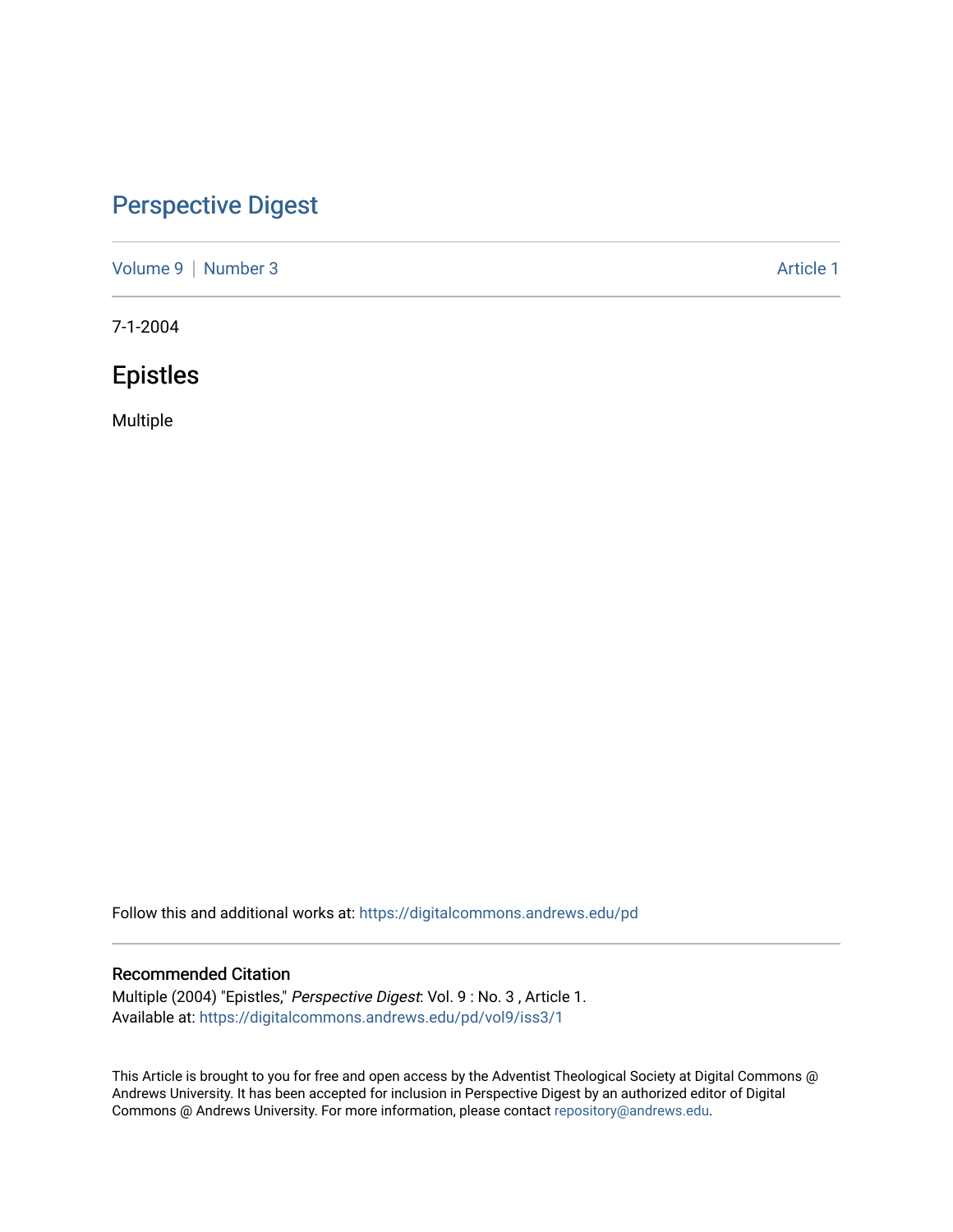

*"To be known and read" by all*. ...

#### Annabaptist Hunt

Recently, my daughter-in-law, Tanya, came across a small booklet "What Lies Ahead for the Anabaptists?" Tanya is from the Ukraine and has familiarity with several languages. She now lives in Harrisonburg, Virginia, the site of Eastern Mennonite University, and borrowed the booklet from someone there.

The booklet tells of a man who returned to the Ukraine after having spent some years in the U.S. He was full of the Holy Spirit and seemed to be able to find the right people who were interested in spiritual things. This was about 1925, before the Russian revolution took hold. The Holy Spirit taught them to quit drinking vodka and smoking and about foot washing before the Lord's Supper, all without Bibles. As time went on, the Spirit warned them that terrible persecution would come, but before that time, he told them to go to a certain village. There were no maps. At that village they were directed to the next, and so on. Finally, they came more than 3,000 kilometers, to China!

This is a fascinating story of the

Holy Spirit's leading. I would like to correspond with Gerry Wagoner, since he is of the Anabaptist heritage. My E-mail address is [kennoel@hiwaay.net](mailto:kennoel@hiwaay.net). Kenneth Noel

## Here's your inspiration for the day. Enjoy!

If you put a buzzard in a pen that is 6 feet by 8 feet and is entirely open at the top, the bird, in spite of its ability to fly, will be an absolute prisoner. The reason is that a buzzard always begins a flight from the ground with a run of 10 to 12 feet. Without space to run, as is its habit, it will not even attempt to fly, but will remain a prisoner for life in a small jail with no top.

The ordinary bat that flies around at night, a remarkably nimble creature in the air, cannot take off from a level place. All it can do is shuffle about helplessly, and no doubt painfully, until it reaches some slight elevation from which it can throw itself into the air. Then, it takes off like a flash.

A bumblebee, if dropped into an open tumbler, will be there until it dies, unless it is taken out. It never sees the means of escape at the top, but persists in trying to find some

1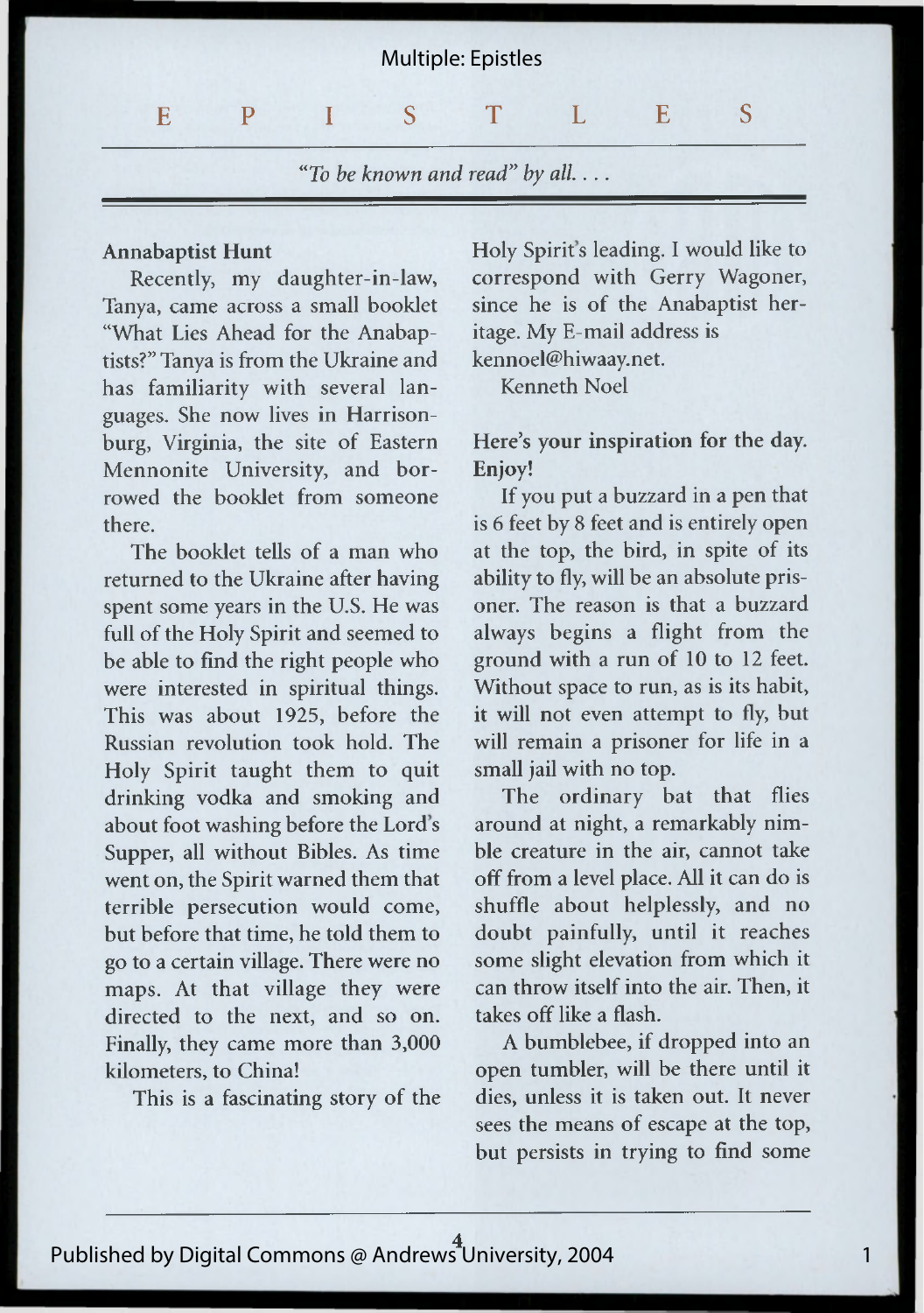## Perspective Digest, Vol. 9 [2004], No. 3, Art. 1 EPISTLES S

way out through the sides near the bottom. It will seek a way where none exists until it destroys itself.

Lots of people are like the buzzard, the bat, and the bumblebee. They struggle about with all their problems and frustrations, not ever realizing that they merely have to look UP. . . the answer is always ABOVE.

I will turn mine eyes to the Lord, whence comes my help.

Blessings, John and Shirley Bilbro bilbro@midrivers.comp

### **Not a Twinge of Regret**

This thought was sooooo good I wanted to share it with you and your *PD* readers:

"I have wept in the night for shortness of sight

that to somebody's need I was blind;

But I have never yet felt a twinge of regret

for being a little too kind." Sorry, I don't know the author. Anna May Waters ahwaters51 @iGlide.net

### **The Theology of a Bird and a Beast**

*Perspective Digest* is, as you say, a magazine of theology. Love it! Especially because it isn't stuffy. In my theology, neither is God. I plan to share a few good laughs with him up there. I'm with you on another thing: I, too, think that Jesus would just love to present a noble dog to a child who died with it or who didn't. I'll leave the loving fate of cats to one of your kindly theologians. Just thought your readers would enjoy the following from a child of 10. (Sir Ernest Gowers quoted the following response to an invitation to write an essay. Its genuineness is guaranteed.)

"The bird that I am going to write about is the Owl. The Owl cannot see at all by day and at night is as blind as a bat. I do not know much about the Owl, so I will go on to the beast which I am going to choose. It is the Cow. The Cow is a mammal. It has six sides—right, left, an upper and below. At the back it has a tail on which hangs a brush. With this it sends the flies away so that they do not fall into the milk. The head is for the purpose of growing horns and so that the mouth can be somewhere. The horns are to butt with, and the mouth is to moo with. Under the cow hangs the milk. It is arranged for milking. When